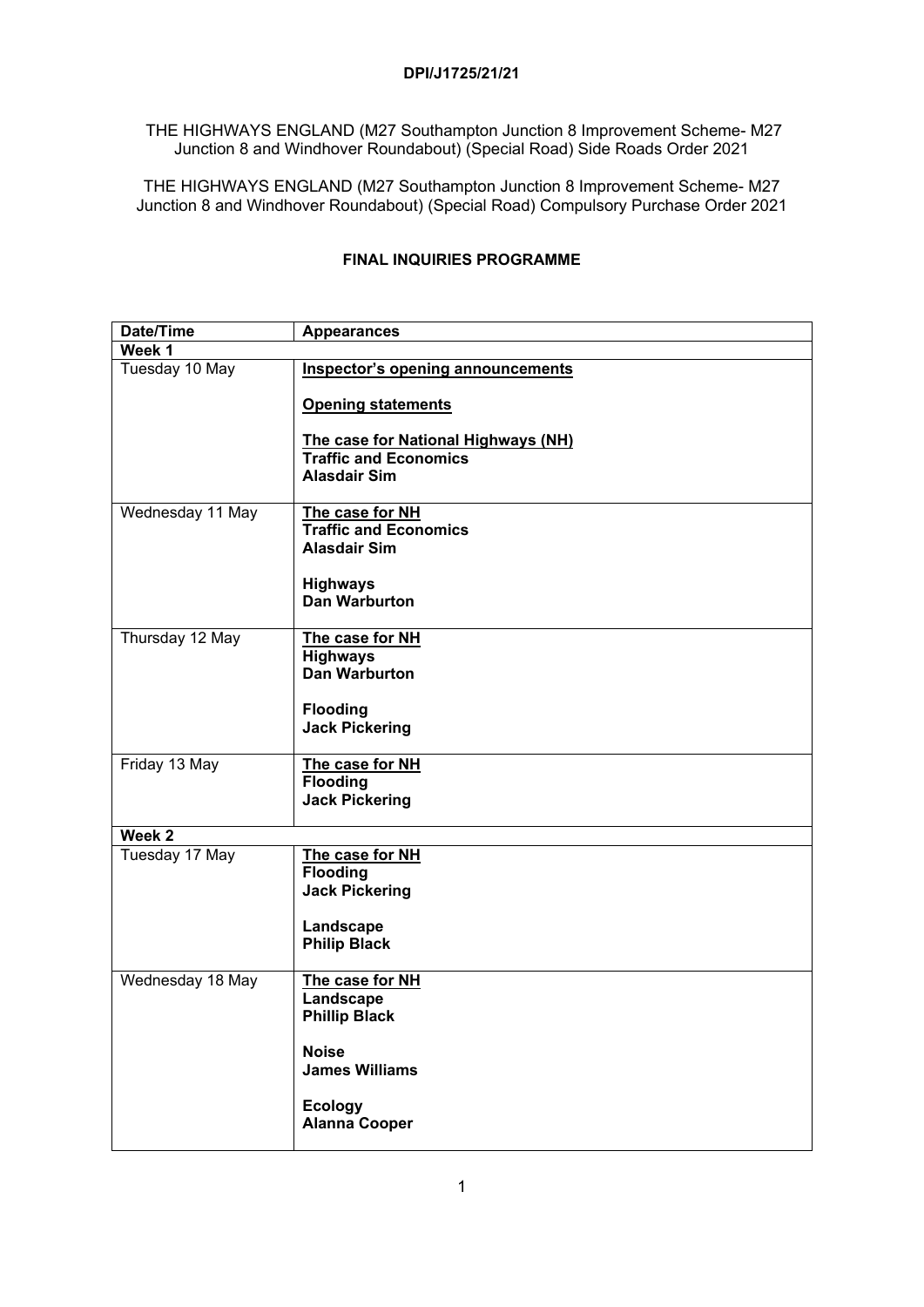| Thursday 19 May  | The case for NH                       |
|------------------|---------------------------------------|
|                  | <b>Ecology</b>                        |
|                  | <b>Alanna Cooper</b>                  |
|                  |                                       |
|                  | <b>Land Acquisition</b>               |
|                  | <b>Gavin Tremeer</b>                  |
|                  |                                       |
| Friday 20 May    | <b>Inquiries not sitting</b>          |
|                  |                                       |
|                  |                                       |
| Week 3           |                                       |
| Tuesday 24 May   | The case for NH                       |
|                  | <b>Planning</b>                       |
|                  | <b>Clare Williams</b>                 |
|                  |                                       |
| Wednesday 25 May | The case for NH                       |
|                  | <b>Flooding</b>                       |
|                  | <b>Jack Pickering (recall)</b>        |
|                  |                                       |
|                  | <b>Overview</b>                       |
|                  |                                       |
|                  | <b>Joseph Clark</b>                   |
| Thursday 26 May  | The case for NH                       |
|                  | <b>Overview</b>                       |
|                  |                                       |
|                  | <b>Joseph Clark</b>                   |
|                  |                                       |
|                  | The case for Mark Keeling (MK)        |
|                  | Planning                              |
|                  | <b>Paul Bedwell</b>                   |
|                  |                                       |
| Friday 27 May    | The case for MK                       |
|                  | <b>Planning</b>                       |
|                  | <b>Paul Bedwell</b>                   |
|                  |                                       |
|                  | The case for NH                       |
|                  | <b>Overview</b>                       |
|                  | <b>Joseph Clark (recall)</b>          |
|                  |                                       |
|                  | The case for MK                       |
|                  | <b>Transport planning</b>             |
|                  | <b>Sunraj Singh</b>                   |
|                  |                                       |
| Week 4           |                                       |
| Monday 30 May    | The case for NH                       |
|                  | <b>Flooding</b>                       |
|                  | <b>Jack Pickering (recall)</b>        |
|                  |                                       |
|                  | <b>Highways</b>                       |
|                  | Dan Warburton (recall)                |
|                  |                                       |
|                  | The case for MK                       |
|                  | <b>Flood and Highways Engineering</b> |
|                  | <b>Nick Moore</b>                     |
|                  |                                       |
| Tuesday 31 May   | <b>Order modifications</b>            |
|                  | Round table                           |
|                  |                                       |
|                  |                                       |